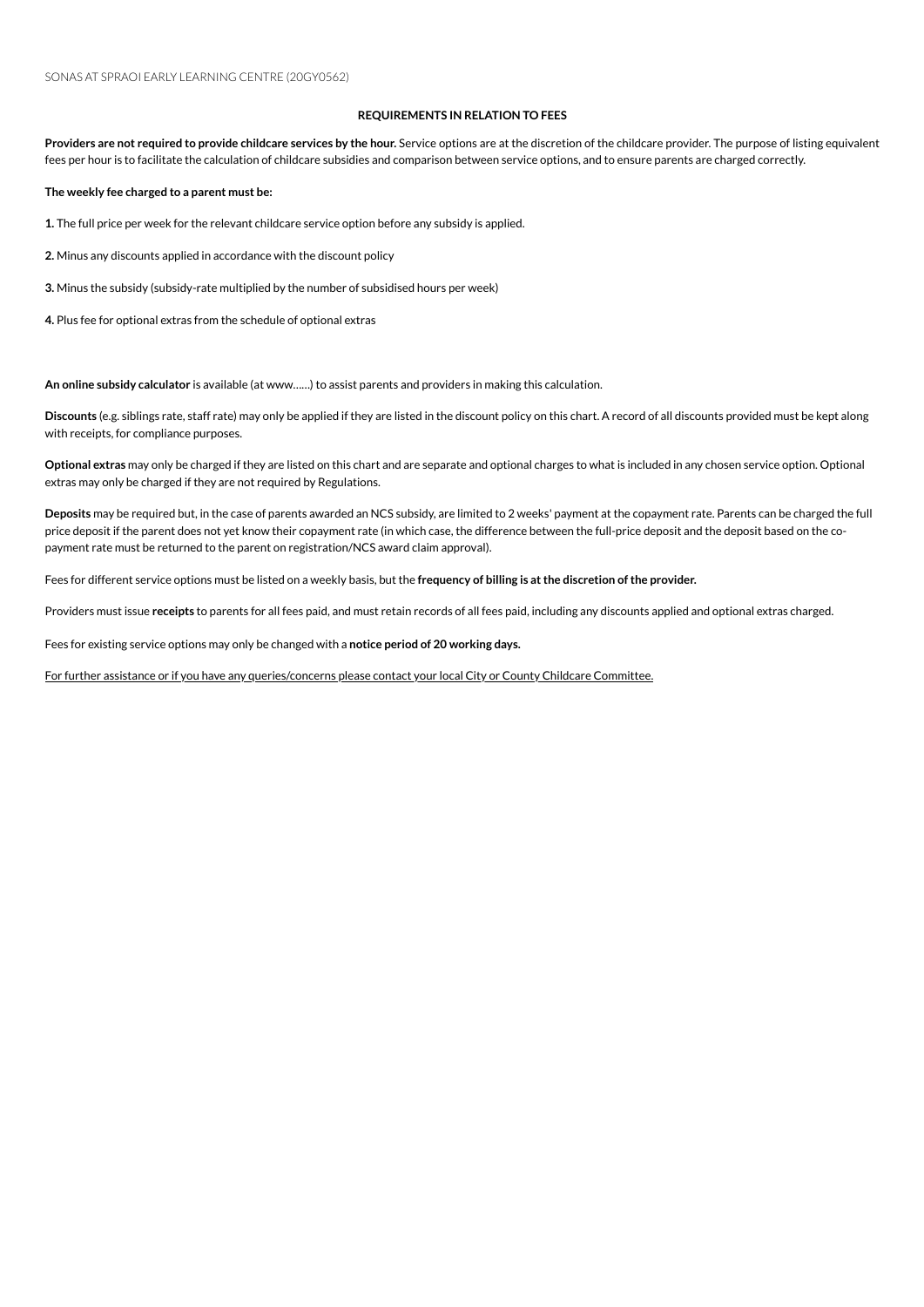| <b>Session Type Name</b> | Age<br>Range       | <b>ECCE</b><br>Available? | <b>Meals Included</b>                | <b>Additional Info</b>                | Days<br>per<br>week | <b>Hours</b><br>per<br>week | Full<br>price<br>per<br>week | <b>Effective</b><br>From $\triangle$ |
|--------------------------|--------------------|---------------------------|--------------------------------------|---------------------------------------|---------------------|-----------------------------|------------------------------|--------------------------------------|
| Full Day Care x 5 days   | $0 - 24$<br>months | No                        | breakfast, dinner and<br>evening tea | parents provide two<br>healthy snacks |                     | 50                          | €240.00                      | 28/09/2020                           |
| Full Day Care x 5 days   | 24-72<br>months    | Yes                       | breakfast, dinner and<br>evening tea | parents provide two<br>healthy snacks |                     | 50                          | €220.00                      | 28/09/2020                           |